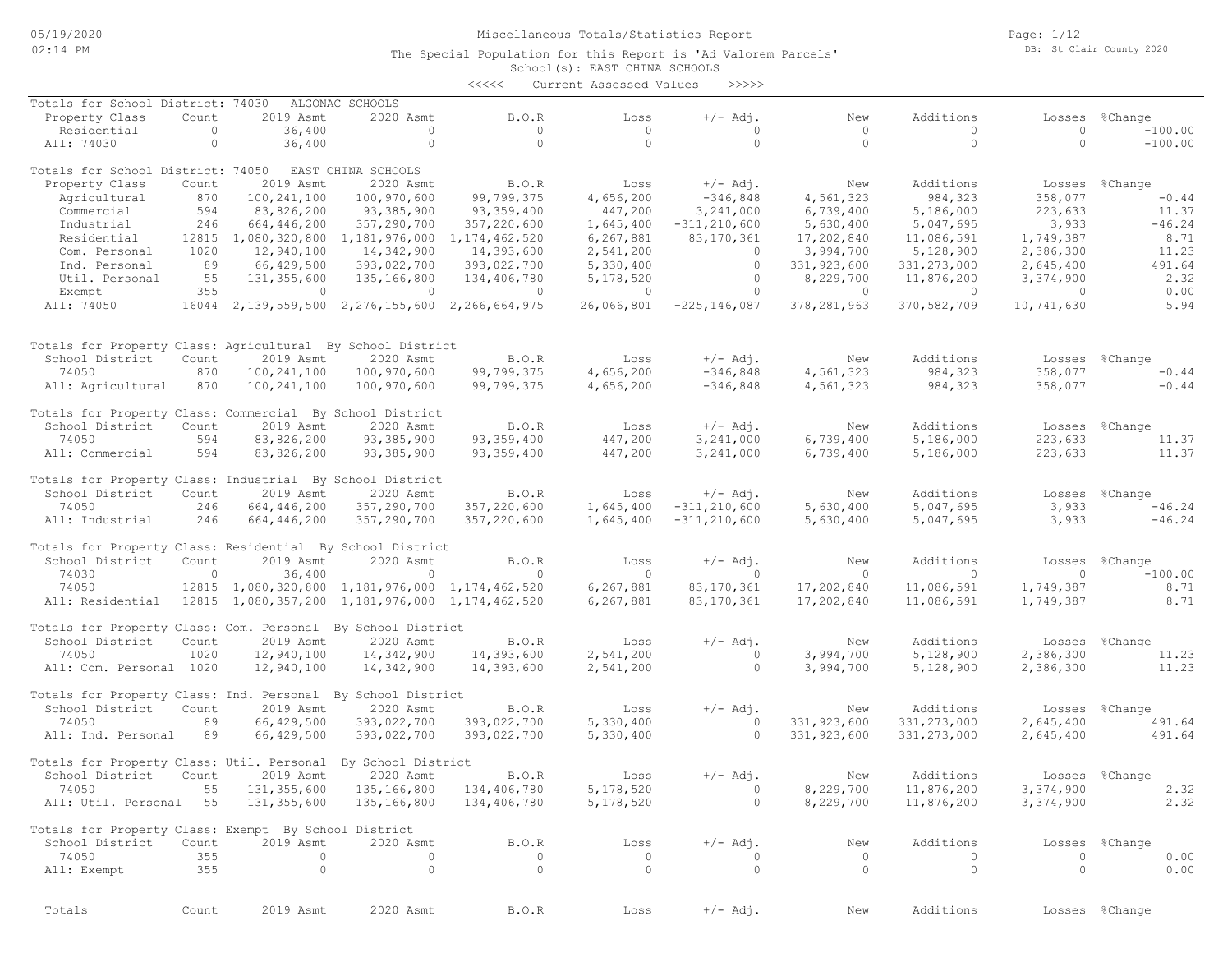05/19/2020 02:14 PM

# Miscellaneous Totals/Statistics Report

Page: 2/12 DB: St Clair County 2020

#### School(s): EAST CHINA SCHOOLS The Special Population for this Report is 'Ad Valorem Parcels'

<<<<< Current Assessed Values >>>>>

| Real                                                             |       |             | 14,525 1,928,870,700 1,733,623,200 1,724,841,895 | 13,016,681 | $-225, 146, 087$ | 34,133,963  | 22,304,609  | 2,335,030  | $-10.58$ |
|------------------------------------------------------------------|-------|-------------|--------------------------------------------------|------------|------------------|-------------|-------------|------------|----------|
| Personal                                                         | 1,164 | 210,725,200 | 542,532,400 541,823,080                          |            | 13,050,120 0     | 344,148,000 | 348,278,100 | 8,406,600  | 157.12   |
| Real & Personal 15,689 2,139,595,900 2,276,155,600 2,266,664,975 |       |             |                                                  | 26,066,801 | $-225, 146, 087$ | 378,281,963 | 370,582,709 | 10,741,630 | 5.94     |
| Exempt                                                           | 355   |             |                                                  |            |                  |             |             |            | 0.00     |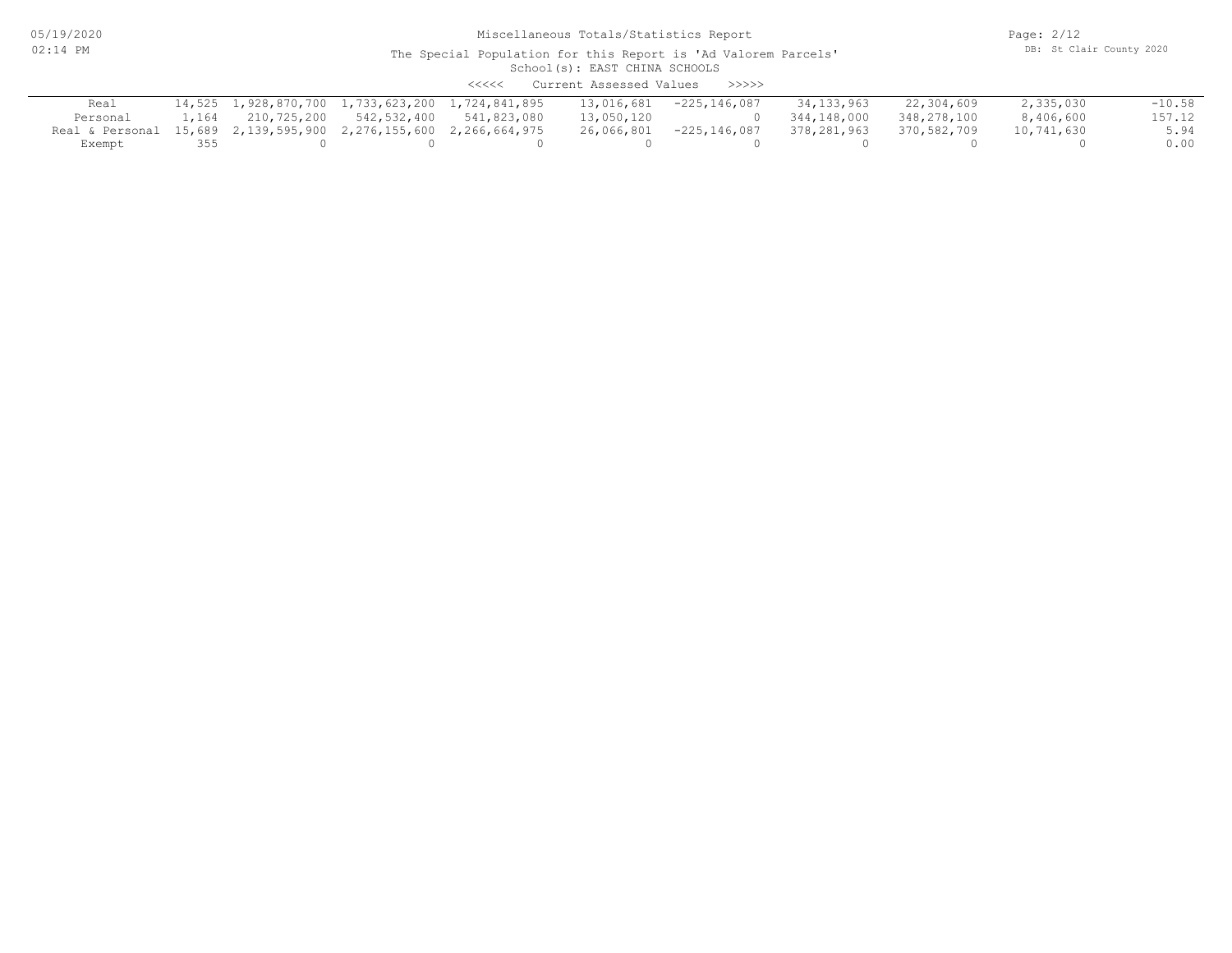Page: 3/12 DB: St Clair County 2020

### School(s): EAST CHINA SCHOOLS The Special Population for this Report is 'Ad Valorem Parcels'

<<<<< S.E.V., Taxable and Capped Values >>>>>

| Totals for School District: 74030                            |         |                     | ALGONAC SCHOOLS                                                                                                                     |                  |               |                             |             |                |                                           |                |
|--------------------------------------------------------------|---------|---------------------|-------------------------------------------------------------------------------------------------------------------------------------|------------------|---------------|-----------------------------|-------------|----------------|-------------------------------------------|----------------|
| Property Class                                               | Count   | 2019 SEV            | Fin SEV                                                                                                                             | 2020 SEV         | 2019 Tax      | Fin Tax                     | 2020 Tax    | BOR Tax        | 2020 Cap                                  | 2020 MCAP      |
| Residential                                                  | $\circ$ | 36,400              | 36,400                                                                                                                              | $\circ$          | 32,057        | 32,057                      | $\circ$     | $\circ$        | $\circ$                                   | $\circ$        |
| All: 74030                                                   | $\circ$ | 36,400              | 36,400                                                                                                                              | $\circ$          | 32,057        | 32,057                      | $\circ$     | $\circ$        | $\Omega$                                  | $\circ$        |
|                                                              |         |                     |                                                                                                                                     |                  |               |                             |             |                |                                           |                |
| Totals for School District: 74050                            |         |                     | EAST CHINA SCHOOLS                                                                                                                  |                  |               |                             |             |                |                                           |                |
| Property Class                                               | Count   | 2019 SEV            | Fin SEV                                                                                                                             | 2020 SEV         | 2019 Tax      | Fin Tax                     | 2020 Tax    | BOR Tax        | 2020 Cap                                  | 2020 MCAP      |
| Agricultural                                                 | 870     | 100, 241, 100       | 99,678,520                                                                                                                          | 99,799,375       | 69,900,396    | 69,567,123                  | 72,635,670  | 71,582,462     | 71, 911, 292                              | 71,218,759     |
| Commercial                                                   | 594     | 83,826,200          | 83,759,500                                                                                                                          | 93, 359, 400     | 66,737,493    | 66,779,097                  | 74,026,872  | 74,022,437     | 74,178,054                                | 74,178,054     |
|                                                              |         |                     |                                                                                                                                     |                  |               |                             |             | 323,043,675    | 586, 116, 320                             |                |
| Industrial                                                   | 246     | 664,446,200         | 664, 419, 150                                                                                                                       | 357,220,600      | 571,387,224   | 571,360,174                 | 323,043,675 |                |                                           | 586, 116, 320  |
| Residential                                                  |         | 12815 1,080,320,800 | 1,082,042,882                                                                                                                       | 1, 174, 462, 520 | 874, 449, 543 | 876, 518, 365               | 915,682,163 | 910,100,189    | 906,092,573                               | 900,656,754    |
| Com. Personal                                                | 1020    | 12,940,100          | 13, 474, 400                                                                                                                        | 14,393,600       | 12,940,100    | 13,474,400                  | 14,342,900  | 14,393,600     | 14,342,900                                | 14,393,600     |
| Ind. Personal                                                | 89      | 66,429,500          | 66,429,600                                                                                                                          | 393,022,700      | 66,429,500    | 66,429,600                  | 393,022,700 | 393,022,700    | 393,022,700                               | 393,022,700    |
| Util. Personal                                               | 55      | 131,355,600         | 131,380,600                                                                                                                         | 134,406,780      | 131,355,600   | 131,380,600                 | 135,166,800 | 134,406,780    | 135, 244, 404                             | 134, 484, 384  |
| Exempt                                                       | 355     | $\circ$             | $\overline{0}$                                                                                                                      | $\circ$          | $\circ$       | $\circ$                     | $\circ$     | $\overline{0}$ | $\Omega$                                  | $\overline{0}$ |
| All: 74050                                                   |         |                     | 16044 2,139,559,500 2,141,184,652 2,266,664,975 1,793,199,856 1,795,509,359 1,927,920,780 1,920,571,843 2,180,908,243 2,174,070,571 |                  |               |                             |             |                |                                           |                |
|                                                              |         |                     |                                                                                                                                     |                  |               |                             |             |                |                                           |                |
|                                                              |         |                     |                                                                                                                                     |                  |               |                             |             |                |                                           |                |
| Totals for Property Class: Agricultural By School District   |         |                     |                                                                                                                                     |                  |               |                             |             |                |                                           |                |
| School District                                              | Count   | 2019 SEV            | Fin SEV                                                                                                                             | 2020 SEV         | 2019 Tax      | Fin Tax                     | 2020 Tax    | BOR Tax        | 2020 Cap                                  | 2020 MCAP      |
| 74050                                                        | 870     | 100, 241, 100       | 99,678,520                                                                                                                          | 99,799,375       | 69,900,396    | 69,567,123                  | 72,635,670  | 71,582,462     | 71, 911, 292                              | 71,218,759     |
| All: Agricultural                                            | 870     | 100, 241, 100       | 99,678,520                                                                                                                          | 99,799,375       | 69,900,396    | 69,567,123                  | 72,635,670  | 71,582,462     | 71, 911, 292                              | 71,218,759     |
|                                                              |         |                     |                                                                                                                                     |                  |               |                             |             |                |                                           |                |
|                                                              |         |                     |                                                                                                                                     |                  |               |                             |             |                |                                           |                |
| Totals for Property Class: Commercial By School District     |         |                     |                                                                                                                                     |                  |               |                             |             |                |                                           |                |
| School District                                              | Count   | 2019 SEV            | Fin SEV                                                                                                                             | 2020 SEV         | 2019 Tax      | Fin Tax                     | 2020 Tax    | BOR Tax        | 2020 Cap                                  | 2020 MCAP      |
| 74050                                                        | 594     | 83,826,200          | 83,759,500                                                                                                                          | 93, 359, 400     | 66,737,493    | 66,779,097                  | 74,026,872  | 74,022,437     | 74,178,054                                | 74,178,054     |
| All: Commercial                                              | 594     | 83,826,200          | 83,759,500                                                                                                                          | 93, 359, 400     | 66,737,493    | 66,779,097                  | 74,026,872  | 74,022,437     | 74,178,054                                | 74,178,054     |
|                                                              |         |                     |                                                                                                                                     |                  |               |                             |             |                |                                           |                |
| Totals for Property Class: Industrial By School District     |         |                     |                                                                                                                                     |                  |               |                             |             |                |                                           |                |
| School District                                              | Count   | 2019 SEV            | Fin SEV                                                                                                                             | 2020 SEV         | 2019 Tax      | Fin Tax                     | 2020 Tax    | BOR Tax        | 2020 Cap                                  | 2020 MCAP      |
| 74050                                                        | 246     | 664,446,200         | 664, 419, 150                                                                                                                       | 357,220,600      | 571,387,224   | 571,360,174                 | 323,043,675 | 323,043,675    | 586, 116, 320                             | 586, 116, 320  |
| All: Industrial                                              | 246     | 664,446,200         | 664, 419, 150                                                                                                                       | 357,220,600      | 571,387,224   | 571,360,174                 | 323,043,675 | 323,043,675    | 586, 116, 320                             | 586, 116, 320  |
|                                                              |         |                     |                                                                                                                                     |                  |               |                             |             |                |                                           |                |
| Totals for Property Class: Residential By School District    |         |                     |                                                                                                                                     |                  |               |                             |             |                |                                           |                |
| School District                                              | Count   | 2019 SEV            | Fin SEV                                                                                                                             | 2020 SEV         | 2019 Tax      | Fin Tax                     | 2020 Tax    | BOR Tax        | 2020 Cap                                  | 2020 MCAP      |
| 74030                                                        | $\circ$ | 36,400              | 36,400                                                                                                                              | $\mathbf{0}$     | 32,057        | 32,057                      | $\circ$     | $\overline{0}$ | $\circ$                                   | $\overline{0}$ |
| 74050                                                        |         |                     | 12815 1,080,320,800 1,082,042,882 1,174,462,520                                                                                     |                  | 874, 449, 543 |                             | 915,682,163 | 910, 100, 189  | 906,092,573                               | 900,656,754    |
|                                                              |         |                     |                                                                                                                                     |                  |               | 876, 518, 365               |             |                |                                           |                |
| All: Residential                                             |         |                     | 12815 1,080,357,200 1,082,079,282 1,174,462,520                                                                                     |                  | 874,481,600   | 876, 550, 422               | 915,682,163 | 910, 100, 189  | 906,092,573                               | 900,656,754    |
|                                                              |         |                     |                                                                                                                                     |                  |               |                             |             |                |                                           |                |
| Totals for Property Class: Com. Personal By School District  |         |                     |                                                                                                                                     |                  |               |                             |             |                |                                           |                |
| School District                                              | Count   | 2019 SEV            | Fin SEV                                                                                                                             | 2020 SEV         | 2019 Tax      | Fin Tax                     | 2020 Tax    | BOR Tax        | 2020 Cap                                  | 2020 MCAP      |
| 74050                                                        | 1020    | 12,940,100          | 13,474,400                                                                                                                          | 14,393,600       | 12,940,100    | 13, 474, 400                | 14,342,900  | 14,393,600     | 14,342,900                                | 14,393,600     |
| All: Com. Personal 1020                                      |         | 12,940,100          | 13,474,400                                                                                                                          | 14,393,600       | 12,940,100    | 13,474,400                  | 14,342,900  | 14,393,600     | 14,342,900                                | 14,393,600     |
|                                                              |         |                     |                                                                                                                                     |                  |               |                             |             |                |                                           |                |
| Totals for Property Class: Ind. Personal By School District  |         |                     |                                                                                                                                     |                  |               |                             |             |                |                                           |                |
| School District                                              | Count   | 2019 SEV            | Fin SEV                                                                                                                             | 2020 SEV         | 2019 Tax      | Fin Tax                     | 2020 Tax    | BOR Tax        | 2020 Cap                                  | 2020 MCAP      |
| 74050                                                        | 89      | 66,429,500          | 66,429,600                                                                                                                          | 393,022,700      | 66,429,500    | 66,429,600                  | 393,022,700 | 393,022,700    | 393,022,700                               | 393,022,700    |
| All: Ind. Personal                                           | 89      | 66,429,500          | 66,429,600                                                                                                                          | 393,022,700      | 66,429,500    | 66,429,600                  | 393,022,700 | 393,022,700    | 393,022,700                               | 393,022,700    |
|                                                              |         |                     |                                                                                                                                     |                  |               |                             |             |                |                                           |                |
| Totals for Property Class: Util. Personal By School District |         |                     |                                                                                                                                     |                  |               |                             |             |                |                                           |                |
| School District                                              | Count   | 2019 SEV            | Fin SEV                                                                                                                             | 2020 SEV         | 2019 Tax      | Fin Tax                     | 2020 Tax    | BOR Tax        | 2020 Cap                                  | 2020 MCAP      |
| 74050                                                        |         |                     | 55 131,355,600 131,380,600 134,406,780                                                                                              |                  |               | 131, 355, 600 131, 380, 600 |             |                | 135, 166, 800 134, 406, 780 135, 244, 404 | 134,484,384    |
|                                                              |         |                     |                                                                                                                                     |                  |               |                             |             |                |                                           |                |
| All: Util. Personal 55 131,355,600                           |         |                     | 131,380,600                                                                                                                         | 134,406,780      | 131,355,600   | 131,380,600                 | 135,166,800 | 134,406,780    | 135,244,404                               | 134,484,384    |
|                                                              |         |                     |                                                                                                                                     |                  |               |                             |             |                |                                           |                |
| Totals for Property Class: Exempt By School District         |         |                     |                                                                                                                                     |                  |               |                             |             |                |                                           |                |
| School District                                              | Count   | 2019 SEV            | Fin SEV                                                                                                                             | 2020 SEV         | 2019 Tax      | Fin Tax                     | 2020 Tax    | BOR Tax        | 2020 Cap                                  | 2020 MCAP      |
| 74050                                                        | 355     | $\circ$             | $\circ$                                                                                                                             | 0                | $\circ$       | 0                           | $\circ$     | $\circ$        | $\Omega$                                  | $\circ$        |
| All: Exempt                                                  | 355     | $\circ$             | $\circ$                                                                                                                             | $\circ$          | $\circ$       | $\circ$                     | $\circ$     | $\circ$        | $\circ$                                   | $\circ$        |
|                                                              |         |                     |                                                                                                                                     |                  |               |                             |             |                |                                           |                |
|                                                              |         |                     |                                                                                                                                     |                  |               |                             |             |                |                                           |                |
| Totals                                                       | Count   | 2019 SEV            | Fin SEV                                                                                                                             | 2020 SEV         | 2019 Tax      | Fin Tax                     | 2020 Tax    | BOR Tax        | 2020 Cap                                  | 2020 MCAP      |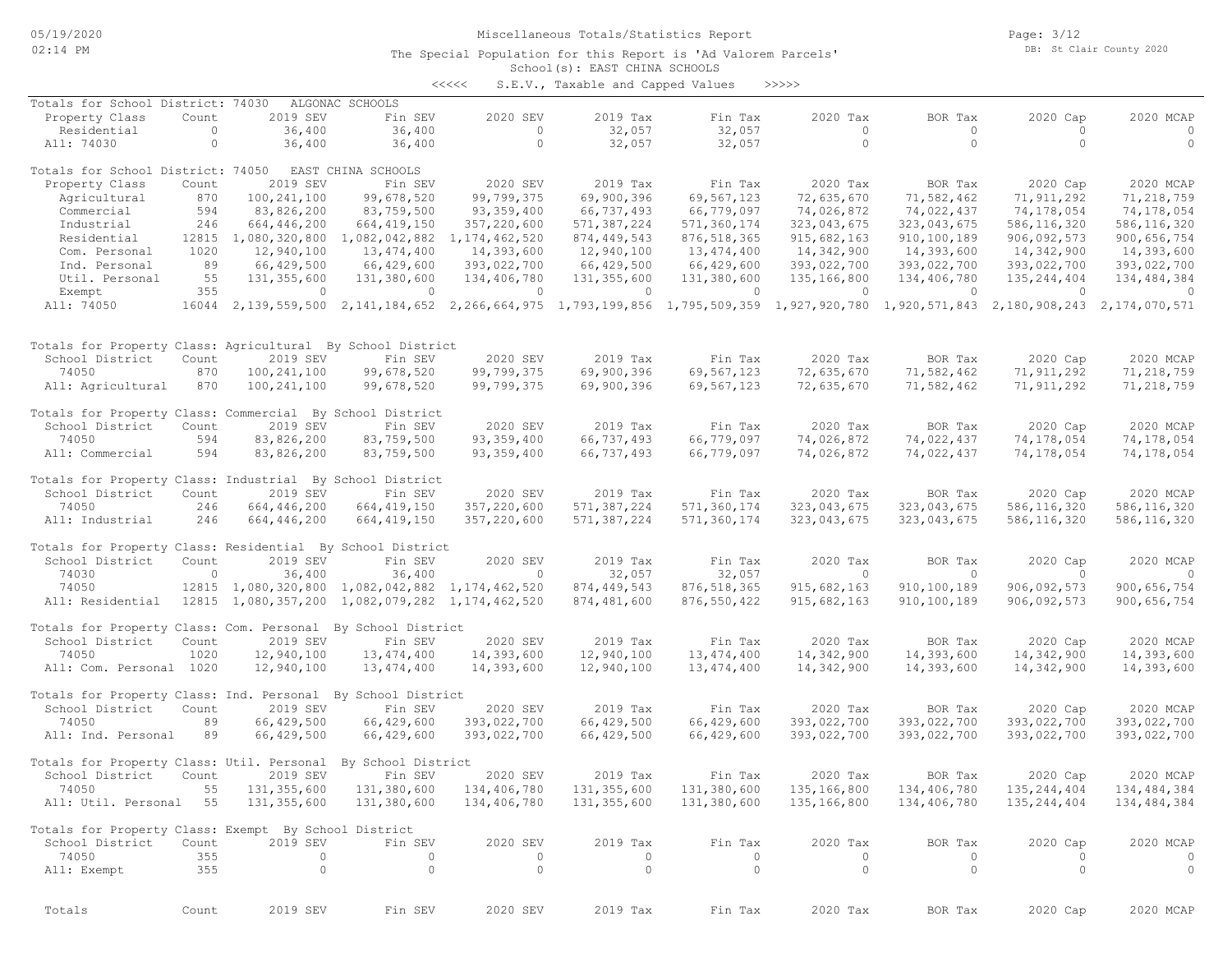05/19/2020 02:14 PM

#### School(s): EAST CHINA SCHOOLS The Special Population for this Report is 'Ad Valorem Parcels'

<<<<< S.E.V., Taxable and Capped Values >>>>>

| Real                                                                                                                                                 |     | 14,525 1,928,870,700 1,929,936,452 1,724,841,895 1,582,506,713 1,584,256,816 1,385,388,380 1,378,748,763 1,638,298,239 1,632,169,887 |  |  |  |  |
|------------------------------------------------------------------------------------------------------------------------------------------------------|-----|--------------------------------------------------------------------------------------------------------------------------------------|--|--|--|--|
| Personal                                                                                                                                             |     | 1,164 210,725,200 211,284,600 541,823,080 210,725,200 211,284,600 542,532,400 541,823,080 542,610,004 541,900,684                    |  |  |  |  |
| Real & Personal 15,689 2,139,595,900 2,141,221,052 2,266,664,975 1,793,231,913 1,795,541,416 1,927,920,780 1,920,571,843 2,180,908,243 2,174,070,571 |     |                                                                                                                                      |  |  |  |  |
| Exempt                                                                                                                                               | 355 |                                                                                                                                      |  |  |  |  |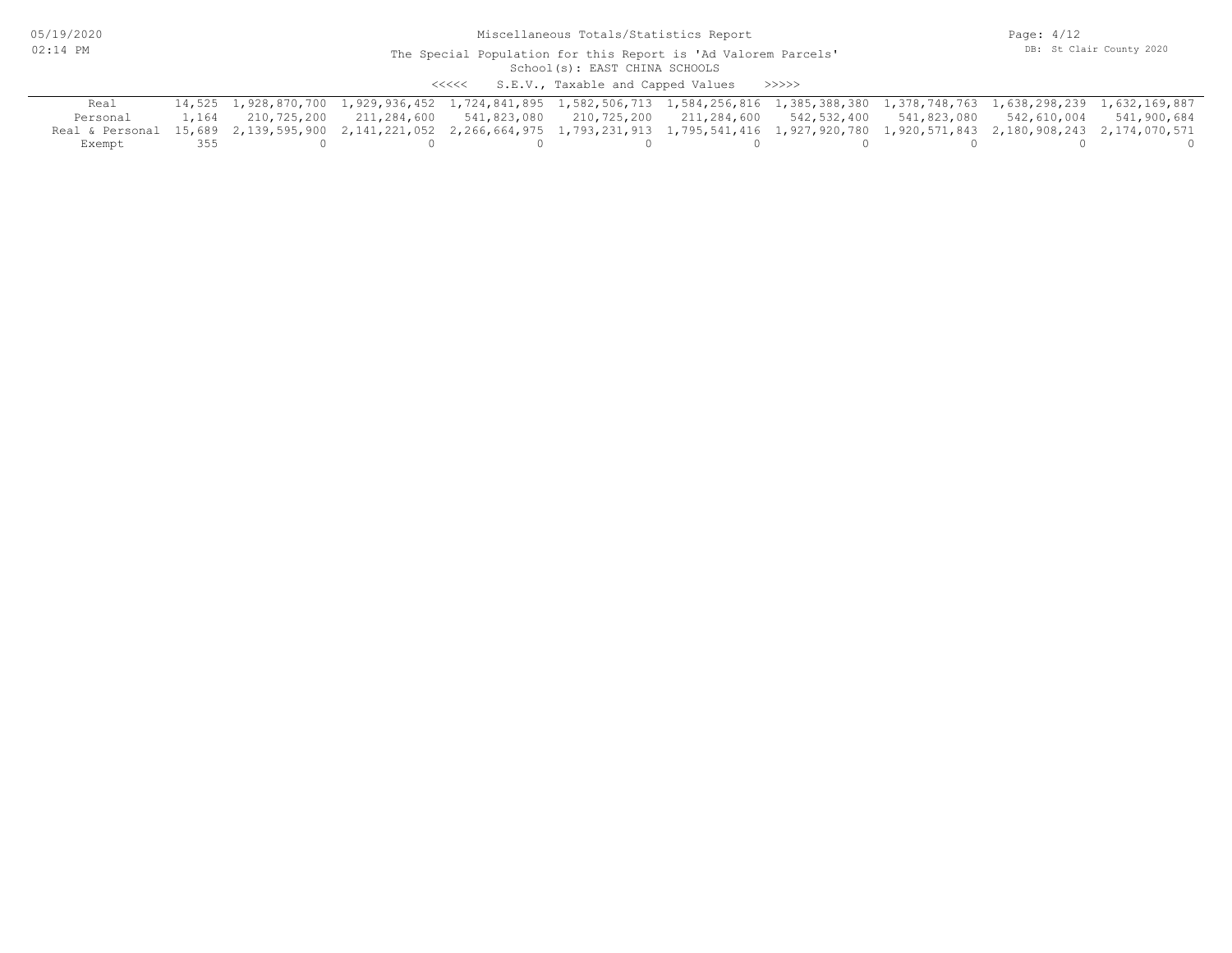Page: 5/12 DB: St Clair County 2020

| くくくくく | PRE/MBT Percentage Times S.E.V. |  |  | >>>>> |
|-------|---------------------------------|--|--|-------|
|-------|---------------------------------|--|--|-------|

| Totals for School District: 74030                            |                 |                      | ALGONAC SCHOOLS    |                                |                |                           |             |                                |                |
|--------------------------------------------------------------|-----------------|----------------------|--------------------|--------------------------------|----------------|---------------------------|-------------|--------------------------------|----------------|
| Property Class                                               | Count           | 2019 ORIG            | 2019 ORIG          | Final PRE                      | Final          | W/O Winter                | W/O Winter  | 2020 ORIG                      | 2020 ORIG      |
|                                                              |                 | PRE                  | Non-PRE            |                                | Non-PRE        | PRE                       | Non-PRE     | PRE                            | Non-PRE        |
| Residential                                                  | $\circ$         | $\circ$              | 36,400             | $\circ$                        | 36,400         | $\overline{0}$            | 36,400      | $\circ$                        | $\circ$        |
| All: 74030                                                   | $\circ$         | $\circ$              | 36,400             | $\circ$                        | 36,400         | $\circ$                   | 36,400      | $\circ$                        | $\circ$        |
|                                                              |                 |                      |                    |                                |                |                           |             |                                |                |
| Totals for School District: 74050                            |                 |                      | EAST CHINA SCHOOLS |                                |                |                           |             |                                |                |
| Property Class                                               | Count           | 2019 ORIG            | 2019 ORIG          | Final PRE                      | Final          | W/O Winter                | W/O Winter  | 2020 ORIG                      | 2020 ORIG      |
|                                                              |                 | PRE                  |                    |                                | Non-PRE        | PRE                       | Non-PRE     | PRE                            | Non-PRE        |
|                                                              |                 |                      | Non-PRE            |                                |                |                           |             |                                |                |
| Agricultural                                                 | 843             | 96,019,689           | 4,221,411          | 95, 457, 109                   | 4, 221, 411    | 95, 457, 109              | 4, 221, 411 | 95, 226, 592                   | 4,572,783      |
| Commercial                                                   | 29              | 1,854,398            | 81,971,802         | 1,876,898                      | 81,882,602     | 1,854,398                 | 81,905,102  | 1,575,324                      | 91,784,076     |
| Industrial                                                   | 15              | 39,594,795           | 624,851,405        | 39,594,795                     | 624,824,355    | 39,594,795                | 624,824,355 | 1,964,100                      | 355,256,500    |
| Residential                                                  | 10087           | 961, 254, 120        | 119,066,680        | 968, 276, 763                  | 113,766,119    | 966, 524, 863             |             | 115,518,019 1,050,625,877      | 123,836,643    |
| Com. Personal                                                | 1020            | 12,940,100           | $\overline{0}$     | 13,474,400                     | $\overline{0}$ | 13,474,400                | $\circ$     | 14,393,600                     | $\Omega$       |
| Ind. Personal                                                | 89              | 66,429,500           | $\circ$            | 66,429,600                     | $\circ$        | 66,429,600                | $\circ$     | 393,022,700                    | $\circ$        |
| Util. Personal                                               | $\circ$         | $\circ$              | 131, 355, 600      | $\circ$                        | 131,380,600    | $\circ$                   | 131,380,600 | $\circ$                        | 134,406,780    |
| Exempt                                                       | $7\phantom{.0}$ | $\circ$              | $\mathbf{0}$       | $\Omega$                       | $\circ$        | $\Omega$                  | $\Omega$    | $\circ$                        | $\Omega$       |
| All: 74050                                                   |                 | 12,090 1,178,092,602 |                    | 961, 466, 898 1, 185, 109, 565 |                | 956,075,087 1,183,335,165 |             | 957,849,487 1,556,808,193      | 709,856,782    |
|                                                              |                 |                      |                    |                                |                |                           |             |                                |                |
|                                                              |                 |                      |                    |                                |                |                           |             |                                |                |
| Totals for Property Class: Agricultural By School District   |                 |                      |                    |                                |                |                           |             |                                |                |
| School District                                              | Count           | 2019 ORIG            | 2019 ORIG          | Final PRE                      | Final          | W/O Winter                | W/O Winter  | 2020 ORIG                      | 2020 ORIG      |
|                                                              |                 | PRE                  | Non-PRE            |                                | Non-PRE        | PRE                       | Non-PRE     | PRE                            | Non-PRE        |
| 74050                                                        | 843             | 96,019,689           | 4,221,411          | 95, 457, 109                   | 4, 221, 411    | 95, 457, 109              | 4, 221, 411 | 95,226,592                     | 4,572,783      |
| All: Agricultural                                            | 843             | 96,019,689           | 4,221,411          | 95, 457, 109                   | 4,221,411      | 95, 457, 109              | 4, 221, 411 | 95,226,592                     | 4,572,783      |
|                                                              |                 |                      |                    |                                |                |                           |             |                                |                |
| Totals for Property Class: Commercial By School District     |                 |                      |                    |                                |                |                           |             |                                |                |
| School District                                              | Count           | 2019 ORIG            | 2019 ORIG          | Final PRE                      | Final          | W/O Winter                | W/O Winter  | 2020 ORIG                      | 2020 ORIG      |
|                                                              |                 |                      |                    |                                | Non-PRE        |                           |             |                                |                |
|                                                              |                 | PRE                  | Non-PRE            |                                |                | PRE                       | Non-PRE     | PRE                            | Non-PRE        |
| 74050                                                        | 29              | 1,854,398            | 81, 971, 802       | 1,876,898                      | 81,882,602     | 1,854,398                 | 81,905,102  | 1,575,324                      | 91,784,076     |
| All: Commercial                                              | 29              | 1,854,398            | 81, 971, 802       | 1,876,898                      | 81,882,602     | 1,854,398                 | 81,905,102  | 1,575,324                      | 91,784,076     |
|                                                              |                 |                      |                    |                                |                |                           |             |                                |                |
| Totals for Property Class: Industrial By School District     |                 |                      |                    |                                |                |                           |             |                                |                |
| School District                                              | Count           | 2019 ORIG            | 2019 ORIG          | Final PRE                      | Final          | W/O Winter                | W/O Winter  | 2020 ORIG                      | 2020 ORIG      |
|                                                              |                 | PRE                  | Non-PRE            |                                | Non-PRE        | PRE                       | Non-PRE     | PRE                            | Non-PRE        |
| 74050                                                        | 15              | 39,594,795           | 624,851,405        | 39,594,795                     | 624,824,355    | 39,594,795                | 624,824,355 | 1,964,100                      | 355,256,500    |
| All: Industrial                                              | 15              | 39,594,795           | 624,851,405        | 39,594,795                     | 624,824,355    | 39,594,795                | 624,824,355 | 1,964,100                      | 355,256,500    |
|                                                              |                 |                      |                    |                                |                |                           |             |                                |                |
| Totals for Property Class: Residential By School District    |                 |                      |                    |                                |                |                           |             |                                |                |
| School District                                              | Count           | 2019 ORIG            | 2019 ORIG          | Final PRE                      | Final          | W/O Winter                | W/O Winter  | 2020 ORIG                      | 2020 ORIG      |
|                                                              |                 | PRE                  | Non-PRE            |                                | Non-PRE        | PRE                       | Non-PRE     | PRE                            | Non-PRE        |
| 74030                                                        | $\circ$         | $\circ$              | 36,400             | $\circ$                        | 36,400         | $\circ$                   | 36,400      | $\circ$                        | $\circ$        |
| 74050                                                        | 10087           | 961, 254, 120        | 119,066,680        | 968, 276, 763                  | 113,766,119    | 966, 524, 863             |             | 115,518,019 1,050,625,877      | 123,836,643    |
| All: Residential                                             | 10087           | 961, 254, 120        | 119,103,080        | 968, 276, 763                  | 113,802,519    | 966, 524, 863             |             | 115, 554, 419 1, 050, 625, 877 | 123,836,643    |
|                                                              |                 |                      |                    |                                |                |                           |             |                                |                |
| Totals for Property Class: Com. Personal                     |                 |                      | By School District |                                |                |                           |             |                                |                |
| School District                                              | Count           | 2019 ORIG            | 2019 ORIG          | Final PRE                      | Final          | W/O Winter                | W/O Winter  | 2020 ORIG                      | 2020 ORIG      |
|                                                              |                 | <b>PRE</b>           | Non-PRE            |                                | Non-PRE        | PRE                       | Non-PRE     | PRE                            | $Non-PRF$      |
| 74050                                                        | 1020            | 12,940,100           | $\circ$            | 13, 474, 400                   | $\circ$        | 13, 474, 400              | $\circ$     | 14,393,600                     | $\circ$        |
| All: Com. Personal 1020                                      |                 | 12,940,100           | $\circ$            | 13,474,400                     | $\Omega$       | 13, 474, 400              | $\Omega$    | 14,393,600                     | $\circ$        |
|                                                              |                 |                      |                    |                                |                |                           |             |                                |                |
| Totals for Property Class: Ind. Personal By School District  |                 |                      |                    |                                |                |                           |             |                                |                |
|                                                              |                 |                      |                    | Final PRE                      |                |                           |             |                                |                |
| School District Count                                        |                 | 2019 ORIG            | 2019 ORIG          |                                | Final          | W/O Winter                | W/O Winter  | 2020 ORIG                      | 2020 ORIG      |
|                                                              |                 | PRE                  | Non-PRE            |                                | Non-PRE        | <b>PRE</b>                | Non-PRE     | PRE                            | Non-PRE        |
| 74050                                                        | 89              | 66,429,500           | $\sim$ 0           | 66,429,600                     | $\sim$ 0       | 66,429,600                | $\sim$ 0    | 393,022,700                    | $\circ$        |
| All: Ind. Personal 89                                        |                 | 66,429,500           | $\overline{0}$     | 66,429,600                     | $\overline{0}$ | 66,429,600                | $\sim$ 0    | 393,022,700                    | $\overline{0}$ |
|                                                              |                 |                      |                    |                                |                |                           |             |                                |                |
| Totals for Property Class: Util. Personal By School District |                 |                      |                    |                                |                |                           |             |                                |                |
| School District                                              | Count           | 2019 ORIG            | 2019 ORIG          | Final PRE                      | Final          | W/O Winter                | W/O Winter  | 2020 ORIG                      | 2020 ORIG      |
|                                                              |                 | PRE                  | Non-PRE            |                                | Non-PRE        | PRE                       | Non-PRE     | PRE                            | Non-PRE        |
| 74050                                                        | $\circ$         | $\circ$              | 131,355,600        | $\overline{0}$                 | 131,380,600    | $\sim$ 0                  | 131,380,600 | $\circ$                        | 134,406,780    |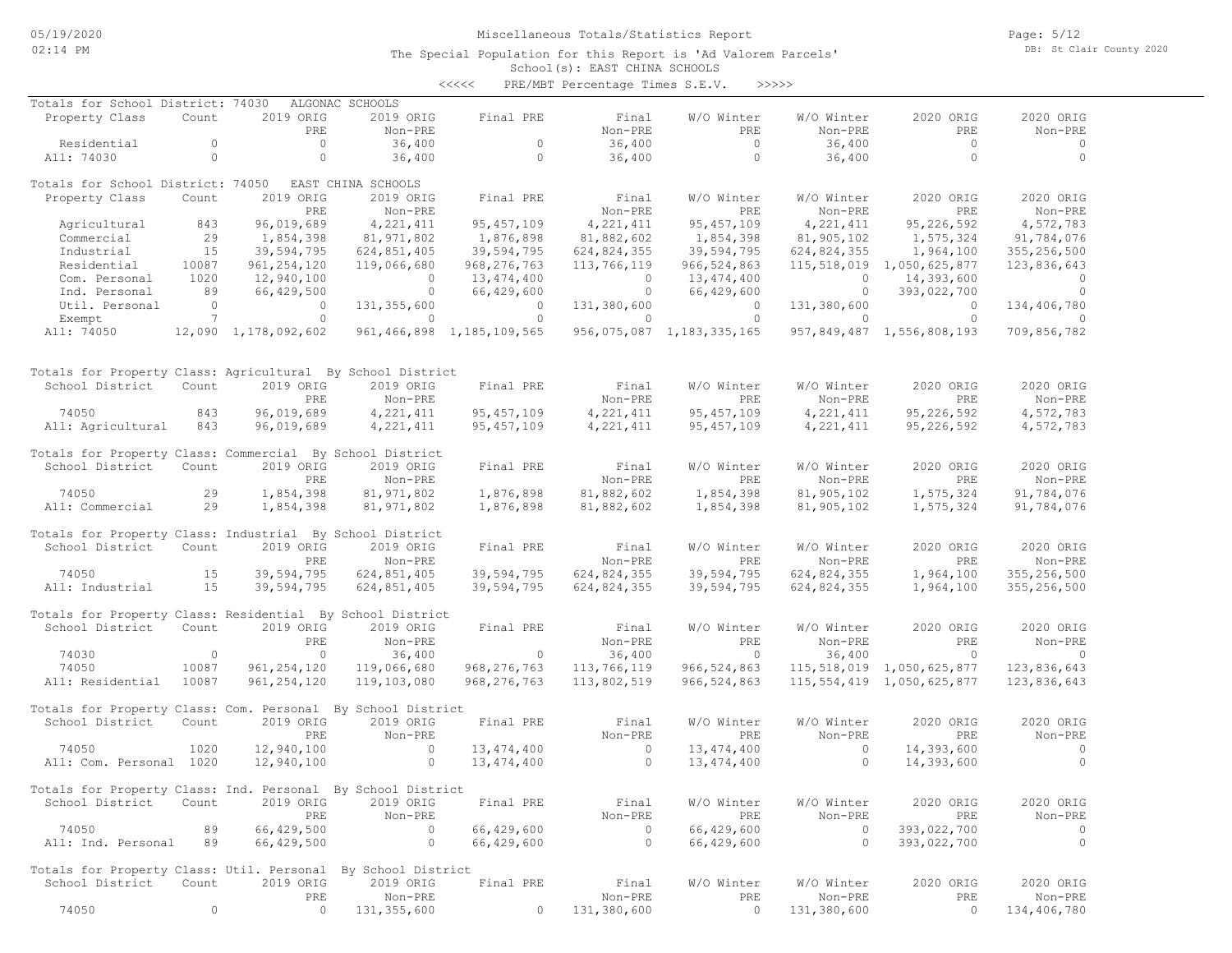05/19/2020 02:14 PM

## Miscellaneous Totals/Statistics Report

Page: 6/12 DB: St Clair County 2020

|                                                      |        |               |             | <<<<          | PRE/MBT Percentage Times S.E.V. |                  | >>>>>       |               |             |  |
|------------------------------------------------------|--------|---------------|-------------|---------------|---------------------------------|------------------|-------------|---------------|-------------|--|
| All: Util. Personal                                  |        |               | 131,355,600 | $\circ$       | 131,380,600                     | 0                | 131,380,600 |               | 134,406,780 |  |
| Totals for Property Class: Exempt By School District |        |               |             |               |                                 |                  |             |               |             |  |
| School District                                      | Count  | 2019 ORIG     | 2019 ORIG   | Final PRE     | Final                           | W/O Winter       | W/O Winter  | 2020 ORIG     | 2020 ORIG   |  |
|                                                      |        | <b>PRE</b>    | Non-PRE     |               | Non-PRE                         | PRE              | Non-PRE     | <b>PRE</b>    | Non-PRE     |  |
| 74050                                                |        |               |             |               |                                 |                  |             |               |             |  |
| All: Exempt                                          |        |               | $\Omega$    |               |                                 |                  |             |               |             |  |
| Totals                                               | Count  | 2019 ORIG     | 2019 ORIG   | Final PRE     | Final                           | W/O Winter       | W/O Winter  | 2020 ORIG     | 2020 ORIG   |  |
|                                                      |        | PRE           | Non-PRE     |               | Non-PRE                         | PRE              | Non-PRE     | PRE           | Non-PRE     |  |
| Real                                                 | 10,974 | 1,098,723,002 | 830,147,698 | 1,105,205,565 | 824,730,887                     | 1,103,431,165    | 826,505,287 | 1,149,391,893 | 575,450,002 |  |
| Personal                                             | 1,109  | 79,369,600    | 131,355,600 | 79,904,000    | 131,380,600                     | 79,904,000       | 131,380,600 | 407,416,300   | 134,406,780 |  |
| Real & Personal                                      | 12,083 | 1,178,092,602 | 961,503,298 | 1,185,109,565 | 956,111,487                     | 1, 183, 335, 165 | 957,885,887 | 1,556,808,193 | 709,856,782 |  |
| Exempt                                               |        |               |             |               |                                 |                  |             |               |             |  |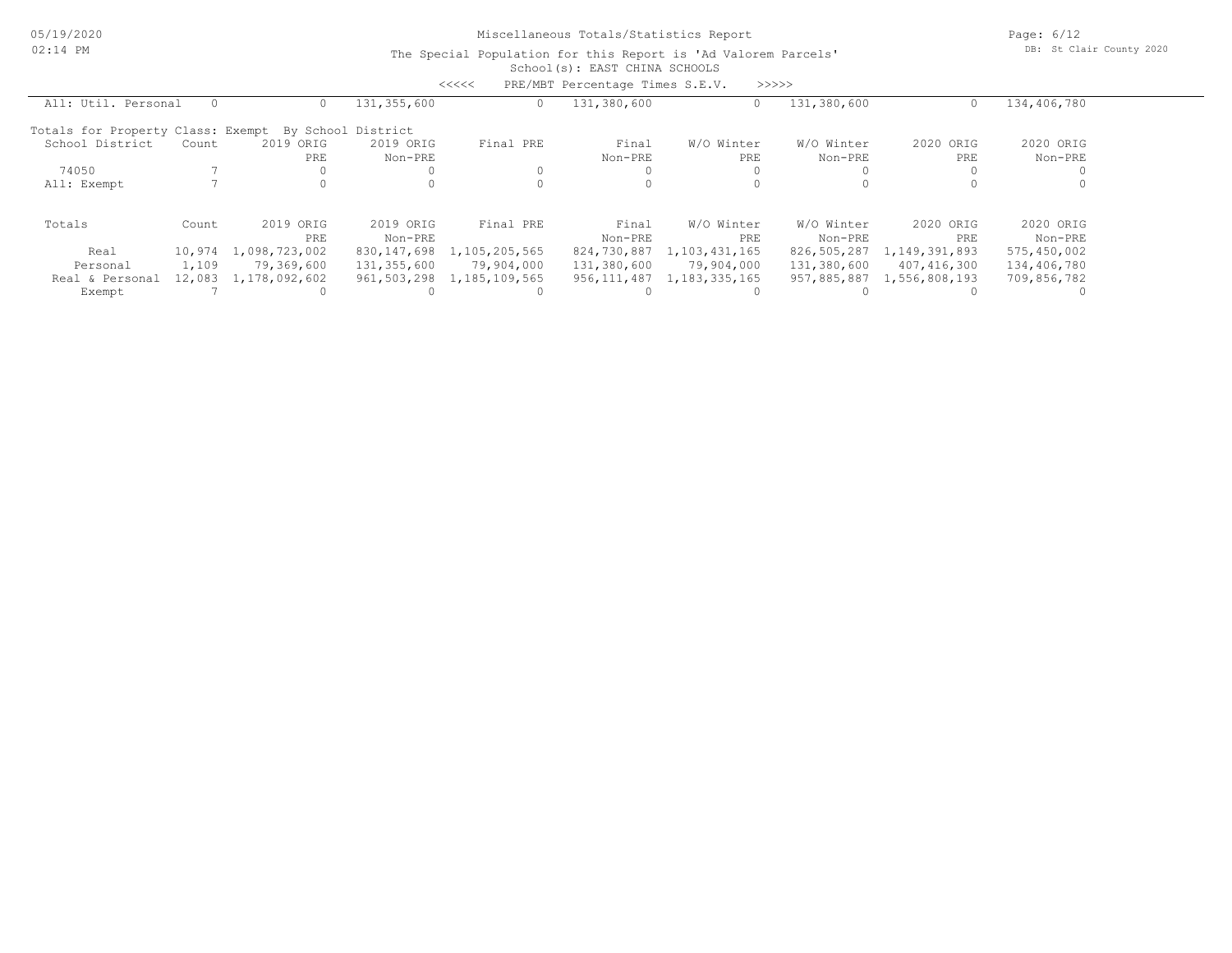Page: 7/12 DB: St Clair County 2020

### School(s): EAST CHINA SCHOOLS The Special Population for this Report is 'Ad Valorem Parcels'

|                                                              |                 |               |                    | $\prec\prec\prec\prec\prec$ | PRE/MBT Percentage Times Taxable |               | >>>>>          |                           |               |
|--------------------------------------------------------------|-----------------|---------------|--------------------|-----------------------------|----------------------------------|---------------|----------------|---------------------------|---------------|
| Totals for School District: 74030                            |                 |               | ALGONAC SCHOOLS    |                             |                                  |               |                |                           |               |
| Property Class                                               | Count           | 2019 ORIG     | 2019 ORIG          | Final PRE                   | Final                            | W/O Winter    | W/O Winter     | 2020 ORIG                 | 2020 ORIG     |
|                                                              |                 | PRE           | Non-PRE            |                             | Non-PRE                          | PRE           | Non-PRE        | PRE                       | Non-PRE       |
| Residential                                                  | $\circ$         | $\circ$       | 32,057             | $\circ$                     | 32,057                           | $\circ$       | 32,057         | $\overline{0}$            | 0             |
| All: 74030                                                   | $\circ$         | $\circ$       | 32,057             | $\circ$                     | 32,057                           | $\circ$       | 32,057         | $\circ$                   | $\circ$       |
| Totals for School District: 74050                            |                 |               | EAST CHINA SCHOOLS |                             |                                  |               |                |                           |               |
| Property Class                                               | Count           | 2019 ORIG     | 2019 ORIG          | Final PRE                   | Final                            | W/O Winter    | W/O Winter     | 2020 ORIG                 | 2020 ORIG     |
|                                                              |                 | PRE           | Non-PRE            |                             | Non-PRE                          | PRE           | Non-PRE        | PRE                       | Non-PRE       |
| Agricultural                                                 | 843             | 66,529,959    | 3,370,437          | 66,196,686                  | 3,370,437                        | 66,196,686    | 3,370,437      | 67,828,541                | 3,753,921     |
| Commercial                                                   | 29              | 1,570,514     | 65,166,979         | 1,580,084                   | 65,199,013                       | 1,570,514     | 65,208,583     | 1,288,979                 | 72,733,458    |
| Industrial                                                   | 15              | 26, 285, 773  | 545, 101, 451      | 26, 285, 773                | 545,074,401                      | 26, 285, 773  | 545,074,401    | 927,447                   | 322, 116, 228 |
| Residential                                                  | 10087           | 778, 353, 954 | 96,095,589         | 785, 214, 709               | 91,303,656                       | 783,656,863   | 92,861,502     | 815,040,064               | 95,060,125    |
| Com. Personal                                                | 1020            | 12,940,100    | $\circ$            | 13,474,400                  | $\overline{0}$                   | 13, 474, 400  | $\overline{0}$ | 14,393,600                | 0             |
| Ind. Personal                                                | 89              | 66,429,500    | $\circ$            | 66,429,600                  | $\circ$                          | 66,429,600    | $\circ$        | 393,022,700               | $\circ$       |
| Util. Personal                                               | $\Omega$        | $\circ$       | 131, 355, 600      | $\circ$                     | 131,380,600                      | $\circ$       | 131,380,600    | $\overline{0}$            | 134,406,780   |
| Exempt                                                       | $7\phantom{.0}$ | $\circ$       | $\circ$            | $\circ$                     | $\circ$                          | $\circ$       | $\circ$        | $\circ$                   | $\Omega$      |
| All: 74050                                                   | 12090           | 952,109,800   | 841,090,056        | 959, 181, 252               | 836, 328, 107                    | 957, 613, 836 |                | 837,895,523 1,292,501,331 | 628,070,512   |
|                                                              |                 |               |                    |                             |                                  |               |                |                           |               |
| Totals for Property Class: Agricultural By School District   |                 |               |                    |                             |                                  |               |                |                           |               |
| School District                                              | Count           | 2019 ORIG     | 2019 ORIG          | Final PRE                   | Final                            | W/O Winter    | W/O Winter     | 2020 ORIG                 | 2020 ORIG     |
|                                                              |                 | PRE           | Non-PRE            |                             | Non-PRE                          | PRE           | Non-PRE        | PRE                       | Non-PRE       |
| 74050                                                        | 843             | 66,529,959    | 3,370,437          | 66,196,686                  | 3,370,437                        | 66,196,686    | 3,370,437      | 67,828,541                | 3,753,921     |
|                                                              | 843             | 66,529,959    |                    | 66,196,686                  |                                  |               |                |                           | 3,753,921     |
| All: Agricultural                                            |                 |               | 3,370,437          |                             | 3,370,437                        | 66,196,686    | 3,370,437      | 67,828,541                |               |
| Totals for Property Class: Commercial By School District     |                 |               |                    |                             |                                  |               |                |                           |               |
| School District                                              | Count           | 2019 ORIG     | 2019 ORIG          | Final PRE                   | Final                            | W/O Winter    | W/O Winter     | 2020 ORIG                 | 2020 ORIG     |
|                                                              |                 | PRE           | Non-PRE            |                             | Non-PRE                          | PRE           | Non-PRE        | PRE                       | Non-PRE       |
| 74050                                                        | 29              | 1,570,514     | 65,166,979         | 1,580,084                   | 65,199,013                       | 1,570,514     | 65,208,583     | 1,288,979                 | 72,733,458    |
| All: Commercial                                              | 29              | 1,570,514     | 65,166,979         | 1,580,084                   | 65,199,013                       | 1,570,514     | 65,208,583     | 1,288,979                 | 72,733,458    |
| Totals for Property Class: Industrial By School District     |                 |               |                    |                             |                                  |               |                |                           |               |
| School District                                              | Count           | 2019 ORIG     | 2019 ORIG          | Final PRE                   | Final                            | W/O Winter    | W/O Winter     | 2020 ORIG                 | 2020 ORIG     |
|                                                              |                 | PRE           | Non-PRE            |                             | Non-PRE                          | PRE           | Non-PRE        | PRE                       | Non-PRE       |
| 74050                                                        | 15              | 26, 285, 773  | 545, 101, 451      | 26, 285, 773                | 545,074,401                      | 26, 285, 773  | 545,074,401    | 927,447                   | 322, 116, 228 |
| All: Industrial                                              | 15              | 26, 285, 773  | 545,101,451        | 26, 285, 773                | 545,074,401                      | 26, 285, 773  | 545,074,401    | 927,447                   | 322, 116, 228 |
|                                                              |                 |               |                    |                             |                                  |               |                |                           |               |
| Totals for Property Class: Residential By School District    |                 |               |                    |                             |                                  |               |                |                           |               |
| School District                                              | Count           | 2019 ORIG     | 2019 ORIG          | Final PRE                   | Final                            | W/O Winter    | W/O Winter     | 2020 ORIG                 | 2020 ORIG     |
|                                                              |                 | PRE           | Non-PRE            |                             | Non-PRE                          | PRE           | Non-PRE        | PRE                       | Non-PRE       |
| 74030                                                        | $\circ$         | $\circ$       | 32,057             | $\circ$                     | 32,057                           | $\circ$       | 32,057         | $\circ$                   | $\mathbf 0$   |
| 74050                                                        | 10087           | 778, 353, 954 | 96,095,589         | 785, 214, 709               | 91,303,656                       | 783,656,863   | 92,861,502     | 815,040,064               | 95,060,125    |
| All: Residential                                             | 10087           | 778, 353, 954 | 96,127,646         | 785, 214, 709               | 91, 335, 713                     | 783,656,863   | 92,893,559     | 815,040,064               | 95,060,125    |
| Totals for Property Class: Com. Personal By School District  |                 |               |                    |                             |                                  |               |                |                           |               |
| School District                                              | Count           | 2019 ORIG     | 2019 ORIG          | Final PRE                   | Final                            | W/O Winter    | W/O Winter     | 2020 ORIG                 | 2020 ORIG     |
|                                                              |                 | PRE           | Non-PRE            |                             | Non-PRE                          | PRE           | Non-PRE        | PRE                       | Non-PRE       |
| 74050                                                        | 1020            | 12,940,100    | $\circ$            | 13, 474, 400                | $\circ$                          | 13,474,400    | $\circ$        | 14,393,600                | $\circ$       |
| All: Com. Personal 1020                                      |                 | 12,940,100    | $\circ$            | 13, 474, 400                | $\circ$                          | 13, 474, 400  | $\circ$        | 14,393,600                | $\circ$       |
| Totals for Property Class: Ind. Personal By School District  |                 |               |                    |                             |                                  |               |                |                           |               |
| School District                                              | Count           | 2019 ORIG     | 2019 ORIG          | Final PRE                   | Final                            | W/O Winter    | W/O Winter     | 2020 ORIG                 | 2020 ORIG     |
|                                                              |                 | PRE           | Non-PRE            |                             | Non-PRE                          | PRE           | Non-PRE        | PRE                       | Non-PRE       |
| 74050                                                        | 89              | 66,429,500    | $\circ$            | 66,429,600                  | $\overline{0}$                   | 66,429,600    | $\circ$        | 393,022,700               | 0             |
| All: Ind. Personal                                           | 89              | 66,429,500    | $\circ$            | 66,429,600                  | $\overline{0}$                   | 66,429,600    | $\Omega$       | 393,022,700               | $\circ$       |
|                                                              |                 |               |                    |                             |                                  |               |                |                           |               |
| Totals for Property Class: Util. Personal By School District |                 |               |                    |                             |                                  |               |                |                           |               |
| School District                                              | Count           | 2019 ORIG     | 2019 ORIG          | Final PRE                   | Final                            | W/O Winter    | W/O Winter     | 2020 ORIG                 | 2020 ORIG     |
|                                                              |                 | PRE           | Non-PRE            |                             | Non-PRE                          | PRE           | Non-PRE        | PRE                       | Non-PRE       |

74050 0 0 131,355,600 0 131,380,600 0 131,380,600 0 134,406,780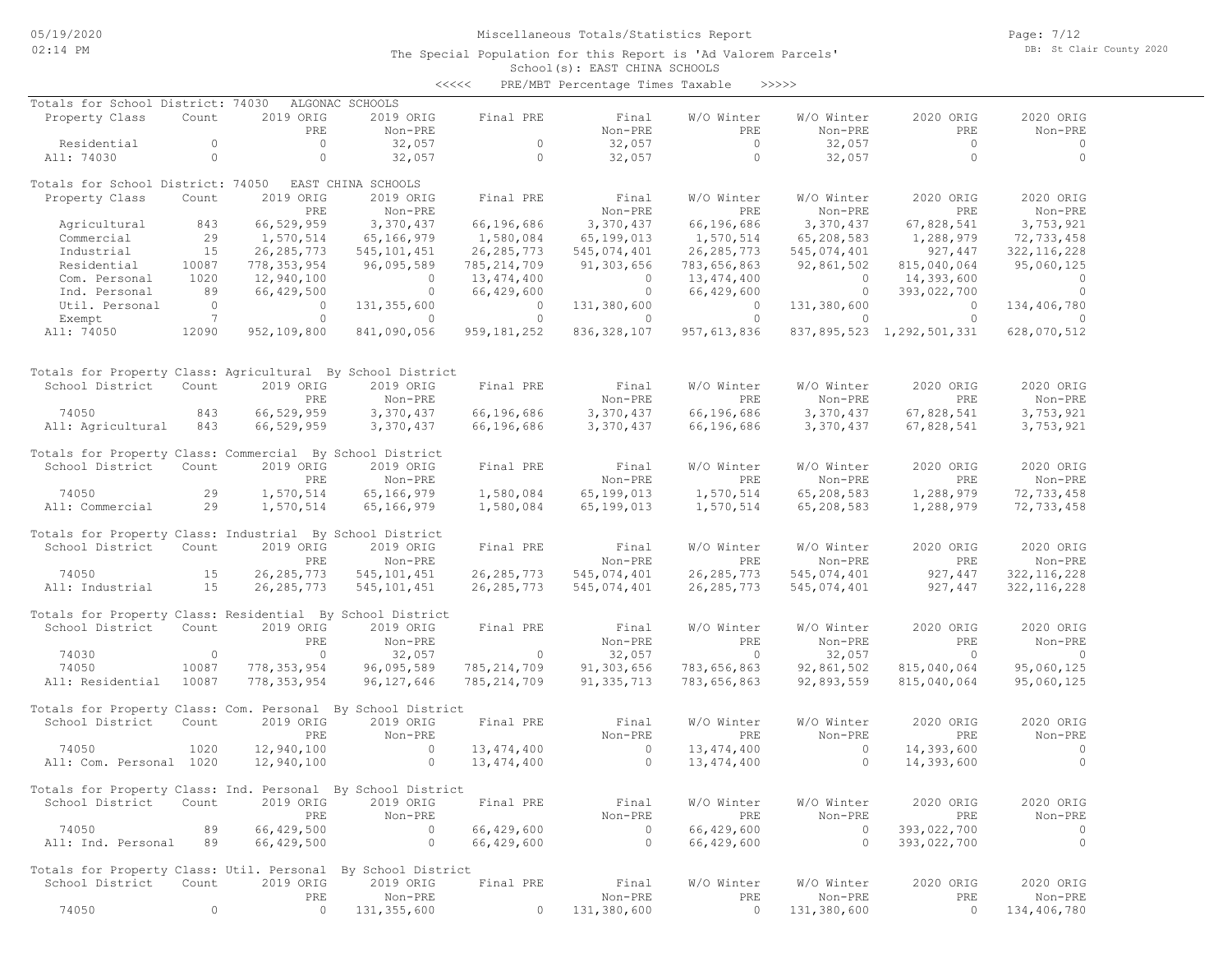Page: 8/12 DB: St Clair County 2020

|                                   |        |             |                    | <<<<          | PRE/MBT Percentage Times Taxable |             | >>>>>       |               |             |  |
|-----------------------------------|--------|-------------|--------------------|---------------|----------------------------------|-------------|-------------|---------------|-------------|--|
| All: Util. Personal               |        |             | 131,355,600        | $\circ$       | 131,380,600                      | 0           | 131,380,600 |               | 134,406,780 |  |
| Totals for Property Class: Exempt |        |             | By School District |               |                                  |             |             |               |             |  |
| School District                   | Count  | 2019 ORIG   | 2019 ORIG          | Final PRE     | Final                            | W/O Winter  | W/O Winter  | 2020<br>ORIG  | 2020 ORIG   |  |
|                                   |        | <b>PRE</b>  | Non-PRE            |               | Non-PRE                          | PRE         | Non-PRE     | PRE           | Non-PRE     |  |
| 74050                             |        |             |                    | $\mathbf{0}$  |                                  |             |             |               |             |  |
| All: Exempt                       |        |             |                    | $\Omega$      |                                  |             |             |               |             |  |
| Totals                            | Count  | 2019 ORIG   | 2019 ORIG          | Final PRE     | Final                            | W/O Winter  | W/O Winter  | 2020 ORIG     | 2020 ORIG   |  |
|                                   |        | PRE.        | Non-PRE            |               | Non-PRE                          | PRE.        | Non-PRE     | PRE           | Non-PRE     |  |
| Real                              | 10,974 | 872,740,200 | 709,766,513        | 879, 277, 252 | 704,979,564                      | 877,709,836 | 706,546,980 | 885,085,031   | 493,663,732 |  |
| Personal                          | 1,109  | 79,369,600  | 131,355,600        | 79,904,000    | 131,380,600                      | 79,904,000  | 131,380,600 | 407,416,300   | 134,406,780 |  |
| Real & Personal                   | 12,083 | 952,109,800 | 841, 122, 113      | 959,181,252   | 836,360,164                      | 957,613,836 | 837,927,580 | 1,292,501,331 | 628,070,512 |  |
| Exempt                            |        |             |                    |               |                                  |             |             |               |             |  |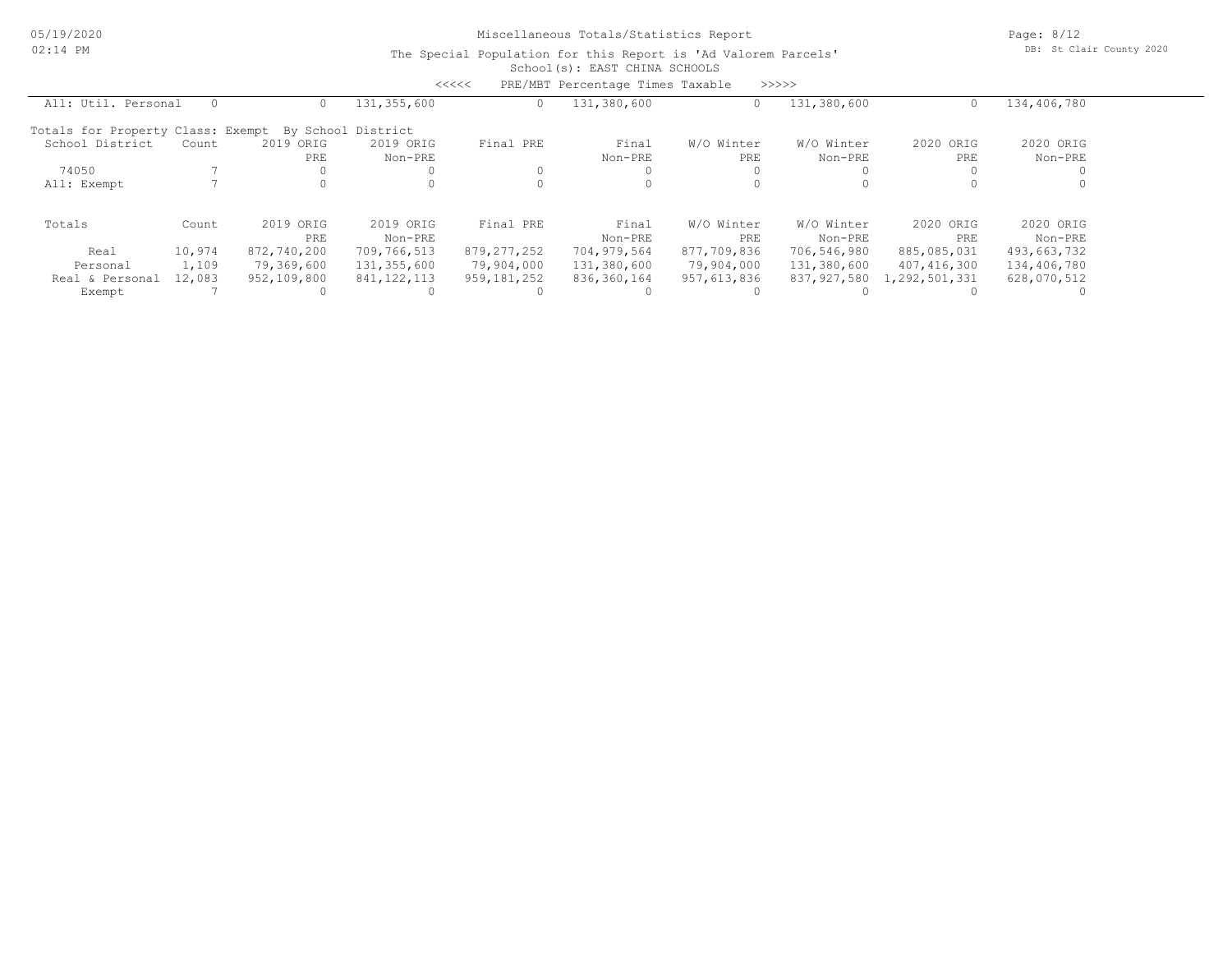\*\*\*\*\* DDA/LDFA Totals \*\*\*\*\*

|                     |       | Base       | Current    | Current    | Current   | Final      | Final      | Final      |
|---------------------|-------|------------|------------|------------|-----------|------------|------------|------------|
| DDA/LDFA            | Count | Value      | Assessed   | Taxable    | Captured  | Assessed   | Taxable    | Captured   |
| TIFA #3             | 257   | 4,406,500  | 11,582,300 | 8,455,965  | 4,049,465 | 11,217,500 | 8,395,574  | 3,989,074  |
| TIFA #2             | 65    | 2,789,000  | 4,824,700  | 3,668,609  | 921,609   | 4,883,100  | 3,672,861  | 925,861    |
| TIFA #1             | 140   | 2,381,225  | 6,870,500  | 5,383,642  | 2,869,866 | 6,562,200  | 5,052,360  | 2,541,055  |
| CHRYSLER            | 12    |            | 2,916,400  | 2,239,058  | 1,692,958 | 3,018,600  | 2,315,192  | 1,661,392  |
| $2001 - 50$ YRS     | 33    |            | 133,600    | 113,312    | 113,312   | 136,600    | 111,201    | 111,201    |
| DDA DIST 2002       | 393   | 20,862,399 | 25,306,400 | 20,913,408 | $-1,376$  | 24,181,300 | 20,552,883 | $-349,558$ |
| SAD #80-02 MULBERRY |       |            | 200,300    | 181,116    | 181,116   | 194,000    | 177,740    | 177,740    |
| 2013 DISTRICT       | 28    | 155,111    | 11,871,100 | 9,921,234  | 9,766,123 | 10,847,500 | 9,256,879  | 9,101,768  |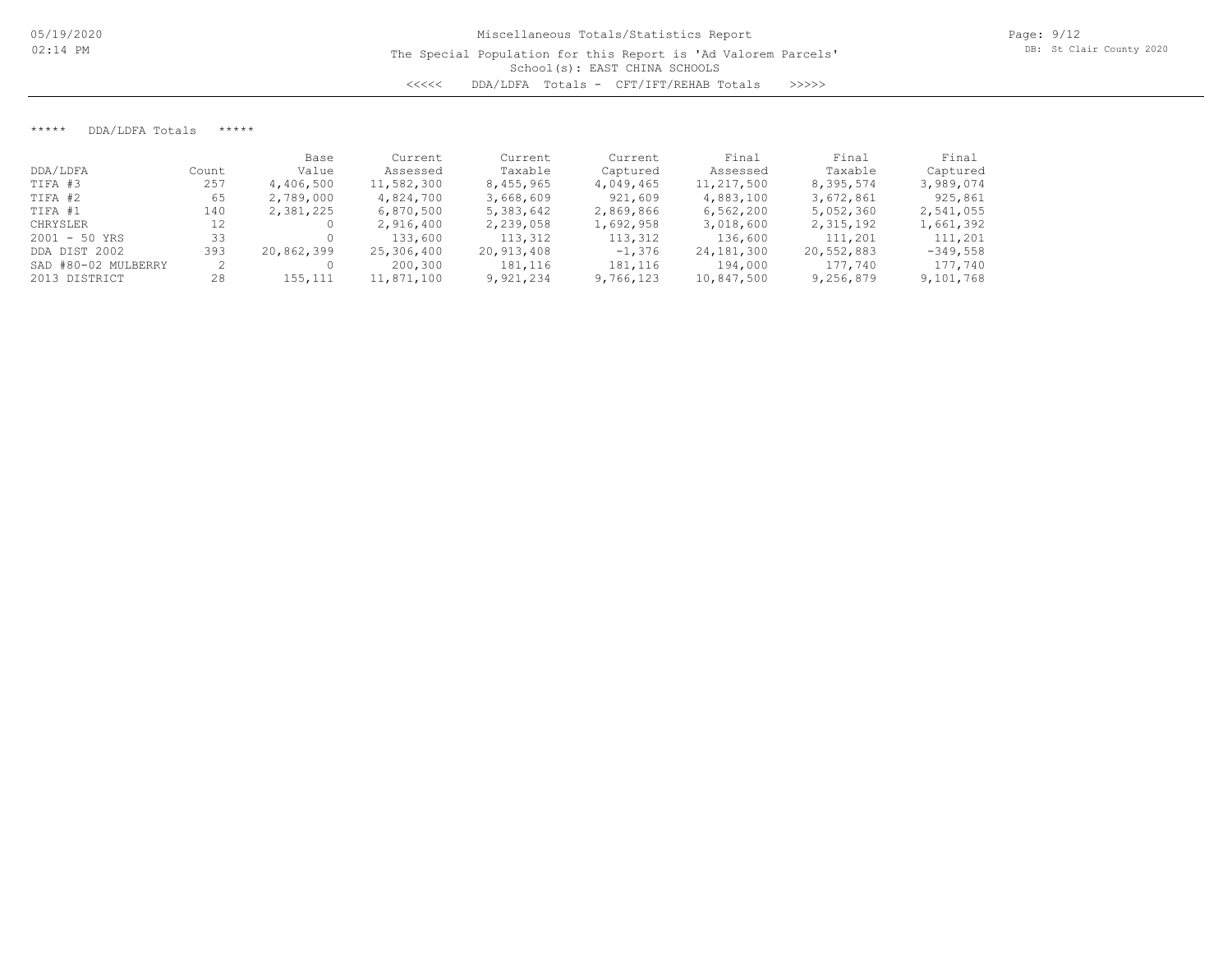The Special Population for this Report is 'Ad Valorem Parcels'

School(s): EAST CHINA SCHOOLS

<<<<< Special Act Totals >>>>>

\*\*\*\*\* DDA/LDFA Totals \*\*\*\*\*

|                     |       | Base       | Current    | Current    | Current   | Final        | Final      | Final      |
|---------------------|-------|------------|------------|------------|-----------|--------------|------------|------------|
| DDA/LDFA            | Count | Value      | Assessed   | Taxable    | Captured  | Assessed     | Taxable    | Captured   |
| TIFA #3             | 257   | 4,406,500  | 11,582,300 | 8,455,965  | 4,049,465 | 11,217,500   | 8,395,574  | 3,989,074  |
| TIFA #2             | 65    | 2,789,000  | 4,824,700  | 3,668,609  | 921,609   | 4,883,100    | 3,672,861  | 925,861    |
| TIFA #1             | 140   | 2,381,225  | 6,870,500  | 5,383,642  | 2,869,866 | 6,562,200    | 5,052,360  | 2,541,055  |
| CHRYSLER            | 12    |            | 2,916,400  | 2,239,058  | 1,692,958 | 3,018,600    | 2,315,192  | 1,661,392  |
| $2001 - 50$ YRS     | 33    |            | 133,600    | 113,312    | 113,312   | 136,600      | 111,201    | 111,201    |
| DDA DIST 2002       | 393   | 20,862,399 | 25,306,400 | 20,913,408 | $-1,376$  | 24, 181, 300 | 20,552,883 | $-349,558$ |
| SAD #80-02 MULBERRY |       |            | 200,300    | 181,116    | 181,116   | 194,000      | 177,740    | 177,740    |
| 2013 DISTRICT       | 28    | 155,111    | 11,871,100 | 9,921,234  | 9,766,123 | 10,847,500   | 9,256,879  | 9,101,768  |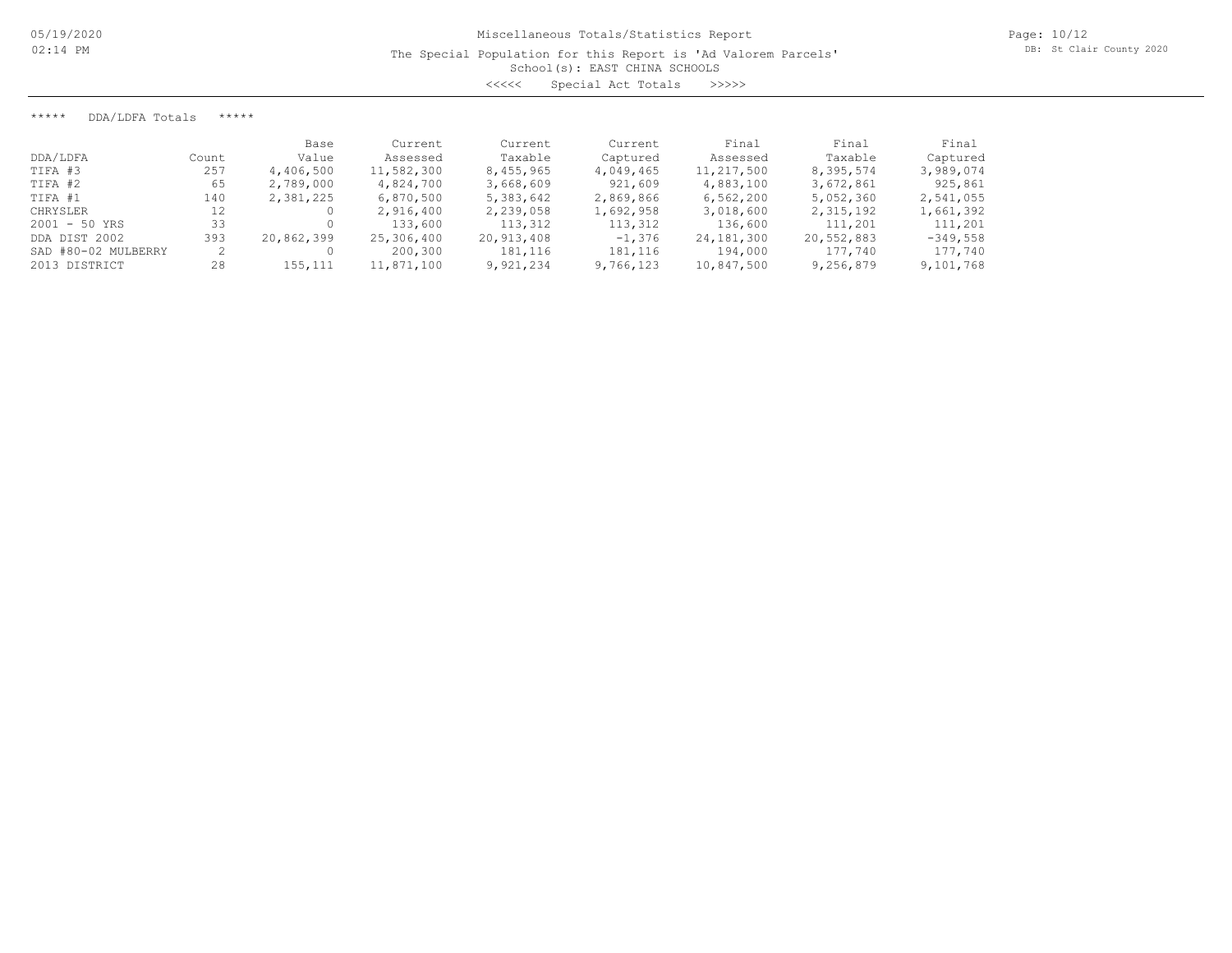### School(s): EAST CHINA SCHOOLS The Special Population for this Report is 'Ad Valorem Parcels'

Page: 11/12 DB: St Clair County 2020

<<<<< Top 20 Statistics >>>>>

| *****                                      |                      |                                               |  |                   |                                               |
|--------------------------------------------|----------------------|-----------------------------------------------|--|-------------------|-----------------------------------------------|
| ***** Top 20 S.E.V.s                       |                      |                                               |  |                   |                                               |
| 13-999-0220-000                            | DTE ELECTRIC COMPANY |                                               |  |                   | \$210,000,000                                 |
| 18-051-0001-000                            | DETROIT EDISON CO    |                                               |  |                   | \$146,532,400                                 |
| 18-999-0600-010                            | DTE ELECTRIC COMPANY |                                               |  | \$                | 60,768,600                                    |
| 13-013-1001-000                            | DETROIT EDISON CO    |                                               |  | \$                | 46,736,800                                    |
| 18-999-0600-020                            | DTE ELECTRIC COMPANY |                                               |  | \$                | 44,195,300                                    |
| 13-999-0410-500                            | DTE GAS COMPANY      |                                               |  | \$                | 41,050,300                                    |
| 18-998-0010-200                            | DETROIT EDISON CO    |                                               |  | \$                | 38, 455, 800                                  |
| 18-018-3001-000                            | DTE ELECTRIC COMPANY |                                               |  | \$                | 34,716,500                                    |
| 13-013-1001-001                            | DETROIT EDISON CO    |                                               |  | \$                | 27,533,100                                    |
| $30 - 999 - 0360 - 000$                    |                      | ENBRIDGE ENERGY LIMITED PART                  |  | \$                | 20, 113, 900                                  |
| 13-999-0215-000                            | DTE ELECTRIC COMPANY |                                               |  | \$                | 15,750,000                                    |
| 18-999-0019-800                            | ITC TRANSMISSION     |                                               |  | $\frac{1}{2}$     | 15,166,100                                    |
| 18-051-0001-100                            | DETROIT EDISON CO    |                                               |  | \$                | 14,050,100                                    |
| 13-999-0410-000                            | DTE GAS COMPANY      |                                               |  | \$                | 13,802,900                                    |
| $07 - 999 - 0360 - 000$                    | PLAINS LPG SERVICES  |                                               |  | \$                | 9,396,700                                     |
| 13-999-0365-000                            | ITC TRANSMISSION     |                                               |  | \$                | 7,986,400                                     |
| 13-999-0200-000                            | DTE ELECTRIC COMPANY |                                               |  | \$                | 7,883,100                                     |
| 16-999-0022-000                            | ENBRIDGE ENERGY LTD  |                                               |  | \$                | 7,754,900                                     |
| 18-999-0010-000                            | DTE ELECTRIC COMPANY |                                               |  | \$                | 4,708,900                                     |
| 18-999-0010-100                            | DTE ELECTRIC COMPANY |                                               |  | Ś                 | 3,769,400                                     |
|                                            |                      |                                               |  |                   |                                               |
|                                            |                      |                                               |  |                   |                                               |
| ***** Top 20 Taxable Values                | *****                |                                               |  |                   |                                               |
| 13-999-0220-000                            | DTE ELECTRIC COMPANY |                                               |  |                   | \$210,000,000                                 |
| 18-051-0001-000                            | DETROIT EDISON CO    |                                               |  |                   | \$146,532,400                                 |
| 18-999-0600-010                            | DTE ELECTRIC COMPANY |                                               |  | \$                | 60,768,600                                    |
| 13-013-1001-000                            | DETROIT EDISON CO    |                                               |  | \$                | 46,736,800                                    |
| 18-999-0600-020                            | DTE ELECTRIC COMPANY |                                               |  | $\hat{\varsigma}$ | 44,195,300                                    |
| 13-999-0410-500                            | DTE GAS COMPANY      |                                               |  | \$                | 41,050,300                                    |
| 13-013-1001-001                            | DETROIT EDISON CO    |                                               |  | \$                | 27,533,100                                    |
| 18-018-3001-000                            | DTE ELECTRIC COMPANY |                                               |  | \$                | 27,097,483                                    |
| 18-998-0010-200                            | DETROIT EDISON CO    |                                               |  | \$                | 23,861,031                                    |
| $30 - 999 - 0360 - 000$                    |                      | ENBRIDGE ENERGY LIMITED PART                  |  | \$                | 20, 113, 900                                  |
| 13-999-0215-000                            | DTE ELECTRIC COMPANY |                                               |  | \$                | 15,750,000                                    |
| 18-999-0019-800                            | ITC TRANSMISSION     |                                               |  | \$                | 15,166,100                                    |
| 18-051-0001-100                            | DETROIT EDISON CO    |                                               |  | \$                | 14,050,100                                    |
| 13-999-0410-000                            | DTE GAS COMPANY      |                                               |  | \$                | 13,802,900                                    |
| $07 - 999 - 0360 - 000$                    | PLAINS LPG SERVICES  |                                               |  | \$                | 9,396,700                                     |
| 13-999-0365-000                            | ITC TRANSMISSION     |                                               |  |                   | 7,986,400                                     |
| 13-999-0200-000                            | DTE ELECTRIC COMPANY |                                               |  |                   | 7,883,100                                     |
| 16-999-0022-000                            | ENBRIDGE ENERGY LTD  |                                               |  |                   | 7,754,900                                     |
| 18-999-0010-000                            | DTE ELECTRIC COMPANY |                                               |  | さささ               | 4,708,900                                     |
| 18-999-0010-100                            | DTE ELECTRIC COMPANY |                                               |  | Ś                 | 3,769,400                                     |
|                                            |                      |                                               |  |                   |                                               |
|                                            |                      |                                               |  |                   |                                               |
| ***** Top 20 Owners by Taxable Value ***** |                      |                                               |  |                   |                                               |
| DTE ELECTRIC COMPANY                       |                      |                                               |  |                   | has 392,106,883 Taxable Value in 18 Parcel(s) |
| DETROIT EDISON CO                          |                      |                                               |  |                   | has 261,023,437 Taxable Value in 43 Parcel(s) |
| DTE GAS COMPANY                            |                      | has 57,514,600 Taxable Value in 6 Parcel(s)   |  |                   |                                               |
| ITC TRANSMISSION                           |                      | has $24,477,400$ Taxable Value in 6 Parcel(s) |  |                   |                                               |
| ENBRIDGE ENERGY LIMITED PART               |                      | has 20,113,900 Taxable Value in 1 Parcel(s)   |  |                   |                                               |
| PLAINS LPG SERVICES                        |                      | has 9,479,400 Taxable Value in 2 Parcel(s)    |  |                   |                                               |
| ENBRIDGE ENERGY LTD                        | has                  |                                               |  |                   | 7,754,900 Taxable Value in 1 Parcel(s)        |

M L CHARTIER EXCAVATING, INC. has 3,424,300 Taxable Value in 1 Parcel(s) KNOLLS LC has 3,471,461 Taxable Value in 2 Parcel(s) ST CLAIR FUELS LLC has 3,648,900 Taxable Value in 2 Parcel(s) SEMCO ENERGY INC has 4,157,700 Taxable Value in 5 Parcel(s) CONSUMERS ENERGY CO has 5,905,200 Taxable Value in 3 Parcel(s) SEMCO ENERGY GAS CO has 7,189,450 Taxable Value in 14 Parcel(s)